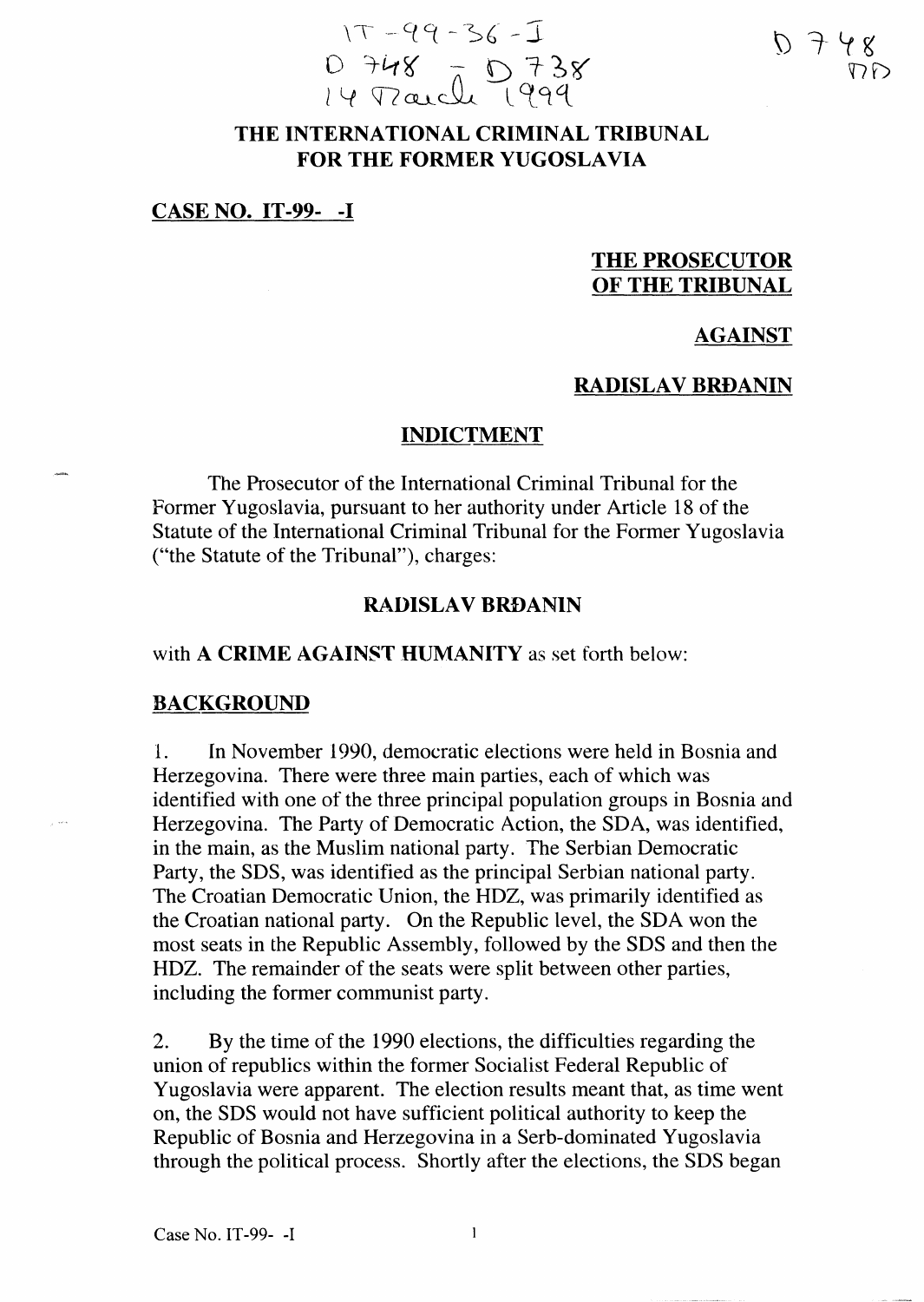to organise certain areas within Bosnia and Herzegovina into formal regional structures through the concept of "Associations of Municipalities" which were authorised under the 1974 Yugoslav Constitution. The Association of Bosanska Krajina Municipalities, centred in Banja Luka, was transformed and expanded in April 1991. A central part of the new Agreement of the Association of Municipalities included a strong role in the defence of the region, in contravention to the 1974 Constitution.

3. In the summer of 1991, after Slovenia and Croatia declared independence from Yugoslavia, war broke out. The Yugoslav Peoples Army (JNA) withdrew from Slovenia after a very short period and it was allowed to secede. In Croatia, however, the fighting raged throughout the summer and into the autumn. The Serbian forces, including units under the control of the 5th Corps of the JNA that were comprised of both military and police units, engaged in all-out warfare against the armed forces of Croatia in support of the creation of a separate Serbian state, the Republic of Serb Krajina.

4. For the war in Croatia, the JNA issued mobilisation orders to the male population in Bosnia and Herzegovina. Those orders were opposed by the Government of Bosnia and Herzegovina, which issued instructions to the population that they did not have to respond to the mobilisation orders. As a result, very few Bosnian Muslims and Croats responded to the call-up. On the other hand, thousands of Bosnian Serbs responded, exhorted to do so by the SDS and other Serbian nationalist parties.

5. As the war continued and it appeared increasingly likely that Bosnia and Herzegovina would also declare its independence, the SDS began in eamest the creation of a separate Serbian territory in Bosnia and Herzegovina. In September 1991, the various Associations of Municipalities were transformed into Serbian Autonomous Districts, including, on about 17 September 1991, the Association of Bosanska Krajina Municipalities into the Autonomous Region of Krajina (ARK). A separate Assembly of the Serbian People in Bosnia and Herzegovina was established on 24 October 1991, dominated by the leadership of the SDS. On 9 January 1992, that Assembly adopted a declaration on the Proclamation of the Serbian Republic of Bosnia and Herzegovina. The territory of that republic was declared to include "the territories of the Serbian Autonomous Regions and Districts and of other Serbian ethnic entities in Bosnia and Herzegovina, including the regions in which the Serbian people remained in the minority due to the genocide conducted against it in World War Two", and it was declared to be a part of the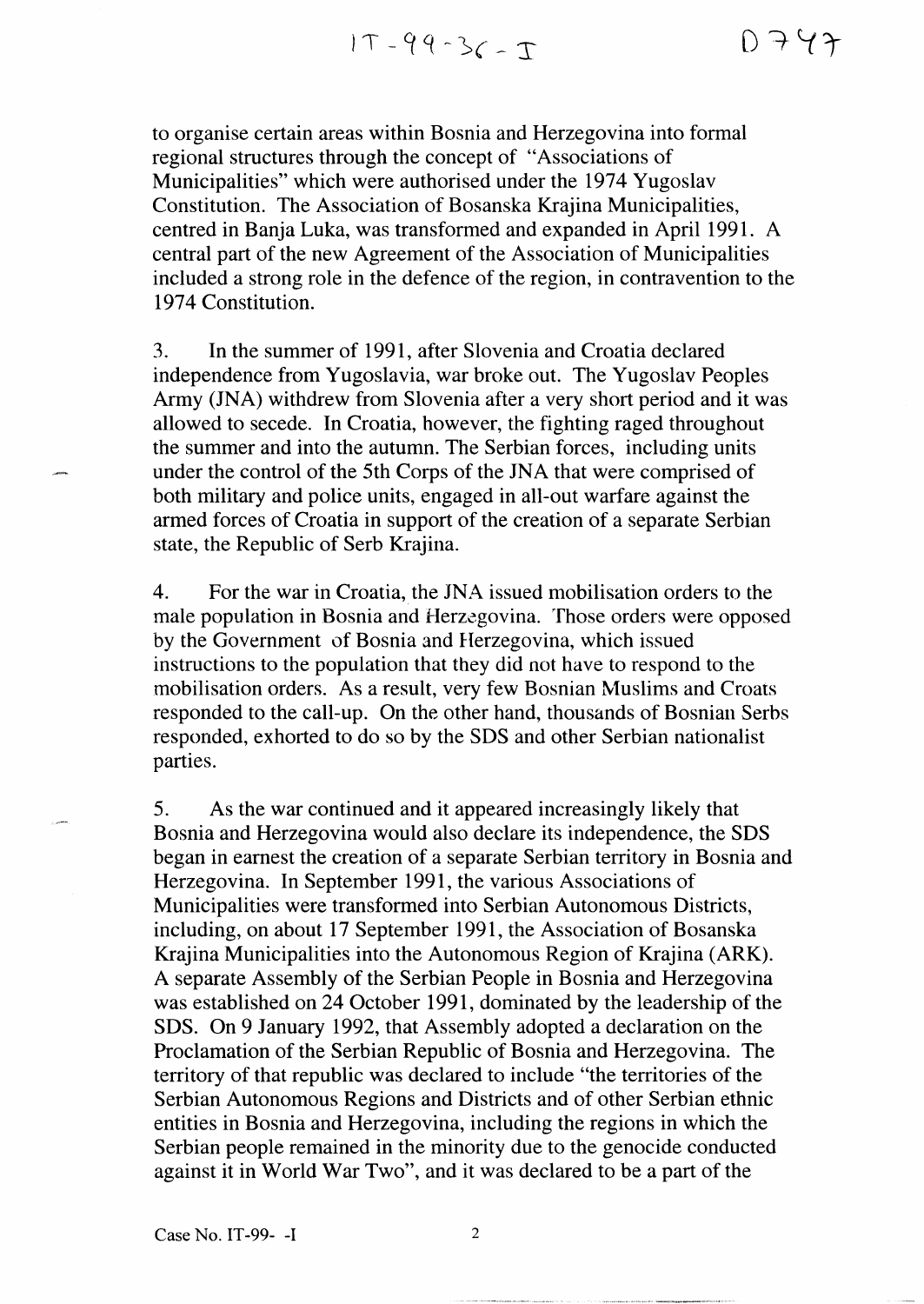federal Yugoslav state. On 12 August 1992, the name of the Bosnian Serb republic was changed to "Republika Srpska".

6. As viewed by the SDS leaders, a major problem in the creation and control of the designated Serbian territory was the significant Bosnian Muslim and Bosnian Croat population that also lived in the areas being claimed. Thus, a significant aspect of the plan to create a new Serbian territory was the permanent removal or "ethnic cleansing" of nearly all of the Bosnian Muslim and Bosnian Croat population.

7. Throughout the fall of 1991, in response to international pressure and the establishment of UNPROFOR guarded areas, forces under the control of the JNA began to redeploy to Bosnia and Herzegovina. In the area of Prijedor, artillery units were positioned on the hills surrounding the areas that were predominately inhabited by Bosnian Muslims and Bosnian Croats, such as the Kozarac area. The returning soldiers who were from the local area were allowed to keep their weapons and ammunition. In addition, units from outside the area were also repositioned on key terrain in the area.

8, During this same time frame in late 199], the leaders of the SDS began preparations for the physical take-over of power in those municipalities of Bosnia and Herzegovina where the Serbs did not have clear control, and for the subsequent implementation of the general plan for ethnic ally cleansing those areas, as described above. The take-overs were executed following instructions issued by Radovan Karadžić. Crisis Staffs *(Krizni Štab)* were created at both the regional and municipal level as the bodies which would be responsible for the execution of the majority of the operational phase of the plan and assumed authority over administration of the regions and municipalities. In May 1992, the ARK Crisis Staff publicly declared itself as the highest organ of authority at the regional level and the implementation of its directives and orders was mandatory. The ARK Crisis Staff also declared that the municipal Crisis Staffs were the highest authorities in the municipalities, subject to the authority of the regional Crisis Staff.

9. Beginning in April 1992, Serbian forces seized physical control of those municipalities deemed to be a risk to the accomplishment of the overall plan to create a Serbian state. The forces involved in the takeovers were combined forces comprised of police units, paramilitary groups, Territorial Defence (TO) units, and units of JNA, including many of the units that had taken part in the war in Croatia. Those take-overs initiated a series of events, organised and directed, first by the Crisis Staffs, and later by most of those same individuals acting from their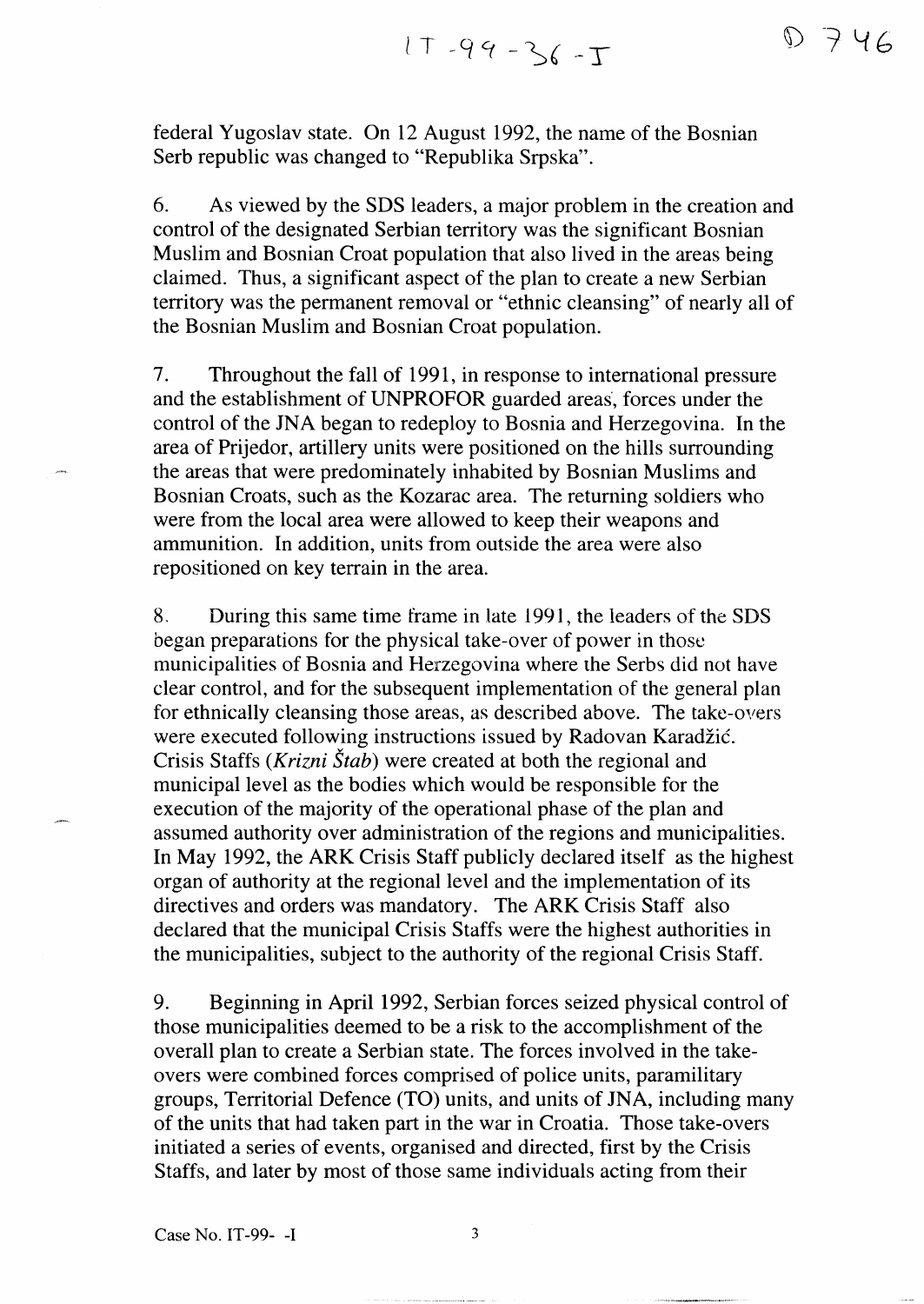positions in the regular municipal government structures, that, by the end of 1992, would result in the death or forced departure of most of the Bosnian Muslim and Bosnian Croat population from those areas.

10. In July 1992, on the order of Radovan Karadžić, the regional and municipal Crisis Staffs were redesignated as War Presidencies. The War Presidencies maintained the same structure and virtually the same authority as the Crisis Staffs, and were still commonly referred to by the public as Crisis Staffs.

11. The Crisis Staffs were to be de-activated in each municipality when it was determined that the "threat" to the Serbian people had diminished. The regular municipal organs, the Municipal Assembly and Executive Board, then resumed operation, generally under the direction of the same SDS leaders. Those municipal organs would then approve or validate the orders and actions of the Crisis Staff.

## THE ACCUSED

12. **Radislav** BRĐANIN was born on 9 February 1948, in the village of Lipovac, Ćelinac Municipality, in Bosnia and Herzegovina. He is a civil engineer by profession and worked in the construction industry prior to 1990. He was elected in 1990 as an SDS deputy from Ćelinac to the Council of Municipalities of the Assembly of Bosnia and Herzegovina. He was a member of the Assembly of the Serbian People of Bosnia and Herzegovina. He was selected as the Vice-President of the ARK Assembly and then as the President of the ARK Crisis Staff. He was later appointed as a Vice-President of the Government of Republika Srpska and Minister for Construction, Traffic and Utilities.

# **INDIVIDUAL CRIMINAL RESPONSIBILITY AND SUPERIOR AUTHORITY**

13. **Radislav** BRĐANIN served as a member of the ARK Crisis Staff and its successor the War Presidency during the time period relevant to this indictment. The Crisis Staff was modelled on an entity that had existed as part of the defence plan in the Socialist Federal Republic of Yugoslavia (SFRY), and was designed to take over the functioning of the municipal or republic government during times of war or a state of emergency when the Assembly, normally the highest authority of government, could not meet. The Crisis Staff was to cease functioning as soon as the relevant Assembly was able to re-assume its role. When activated, the Crisis Staff had complete executive and legislative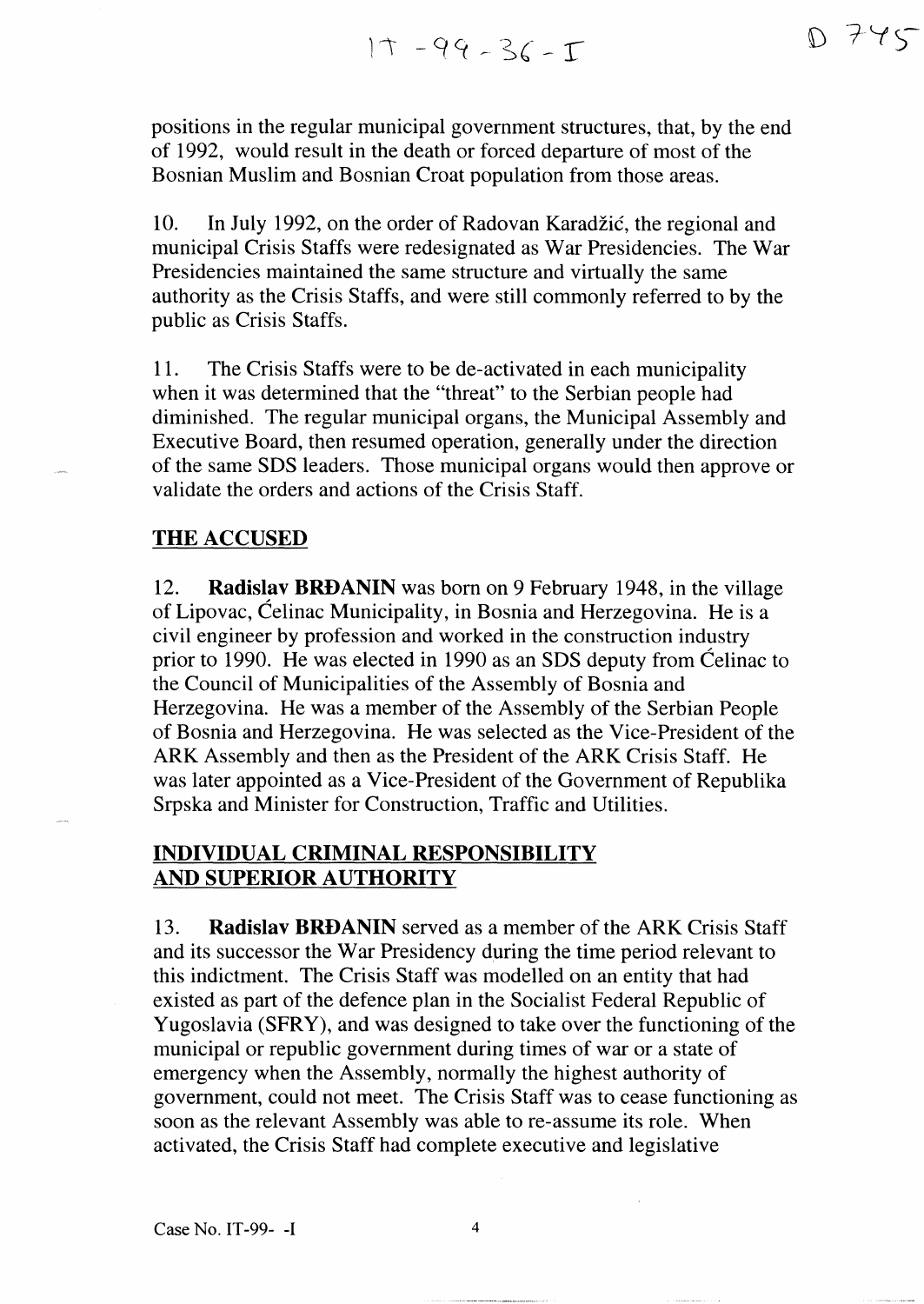N 7 Y Y

authority and acted as a collective body, with participation by representatives from the critical areas of the government.

14. The core members of the ARK Crisis Staff included the leaders of the ARK and Banja Luka Municipal Assemblies, the head of the SDS Municipal Board, the SDS-appointed Commander of the Regional Security Centre, and the Commander of the 5th Corps/1st Krajina Corps. These essential members, including **Radislav** BRĐANIN, acted in concert in planning, instigating, ordering, committing or otherwise aiding and abetting the complete range of operations related to the conduct of the hostilities and the destruction of the Bosnian Muslim, Bosnian Croat and other non-Serb communities in the Autonomous Region of the Krajina. The individual members then carried out their particular responsibilities under the plan, according to their position. **Radislav**  BRĐANIN carried out the particular responsibilities of his position as the President of the ARK Crisis Staff in support of the overall plan. Throughout its existence, the Crisis Staff worked as a collective body to co-ordinate and implement the overall plan to seize control of and "ethnically cleanse" the area of the ARK.

15. Between 1 April 1992 and 31 December 1992, the members of the Crisis Staff had authority and control over: the attacks on non-Serb villages and areas in the ARK; the seizure and detention of the Bosnian Muslim, Bosnian Croat and other non-Serb populations; the establishment and operation of the detention camps; the killing and physical maltreatment of Bosnian Muslims and Bosnian Croats; and, the deportation or forced transfer of the Bosnian Muslim, Bosnian Croat and other non-Serb population from the ARK. It also had the authority to direct the Regional Centre for Public Security (CSB) and the Public Prosecutor to investigate, arrest and prosecute any persons believed to have committed crimes within the ARK, whether in the camps or elsewhere.

16. Between l April 1992 and 31 December 1992, **RADISLAV**  BRĐANIN participated in the complete range of operations related to the conduct of the hostilities and the destruction of the Bosnian Muslim, Bosnian Croat and other non-Serb communities in the ARK. As the President of the ARK Crisis Staff, he planned, instigated, ordered, committed, or otherwise aided and abetted the physical take-over of municipalities in the ARK, the violent attacks on Bosnian Muslim and Bosnian Croat villages and areas, the forcible removal of non-Serbs from those areas, the killing and physical maltreatment of Bosnian Muslims and Bosnian Croats, the detention of non-Serbs in camps and other detention facilities, and the forced transfer or deportation of Bosnian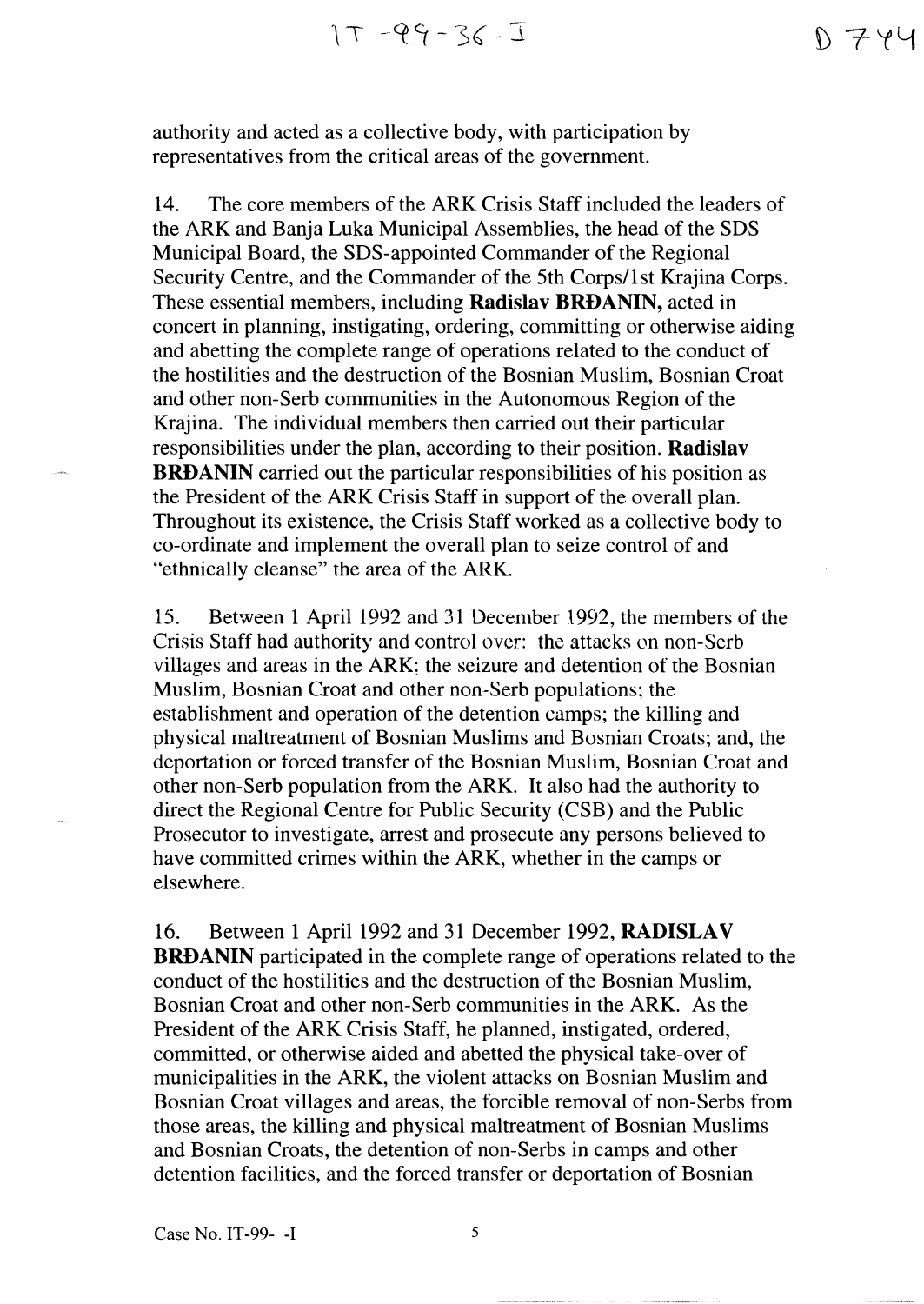Muslims and Bosnian Croats from the area of the ARK. As President of the ARK Crisis Staff, he held the most important position of executive authority in the ARK. He was responsible for: managing the work of the Crisis Staff, the implementation and co-ordination of Crisis Staff decisions and conclusions, reporting its activities, and for signing its decisions and orders. He also convened, chaired and controlled the agenda of its sessions. In addition, he played a significant role in the propagation of the propaganda campaign that was an essential element in the success of the plan to create a Serbian state.

## GENERAL ALLEGATIONS

17. At all times relevant to this indictment, a state of armed conflict and partial occupation existed in the Republic of Bosnia and Herzegovina in the territory of the former Yugoslavia.

18. All of the Bosnian Muslims and Bosnian Croats located in the ARK referred to in this indictment were persons protected by the Geneva Conventions of 1949.

19. All of the accused were required to abide by the laws and customs governing the conduct of armed conflicts, including the Geneva Conventions of 1949.

20. In each paragraph charging crimes against humanity, crimes recognised by Article 5 of the Statute of the 'Tribunal, the alleged acts or omissions were part of a widespread or systematic attack directed against a civilian population.

### **CHARGE**

## COUNT 1 (PERSECUTIONS)

21. The Prosecutor re-alleges and reincorporates by reference paragraphs 1-20 above in Count 1.

22. Beginning in the Spring of 1992, the ARK Crisis Staff, including Radislav BRĐANIN, ordered, implemented, supported and assisted a plan designed to expel the Bosnian Muslim, Bosnian Croat and other non-Serb populations from the municipalities designated as part of the ARK and the other areas of Bosnia and Herzegovina that had been proclaimed as part of the Serbian Republic of Bosnia and Herzegovina under such conditions as to ensure they would not want to return. The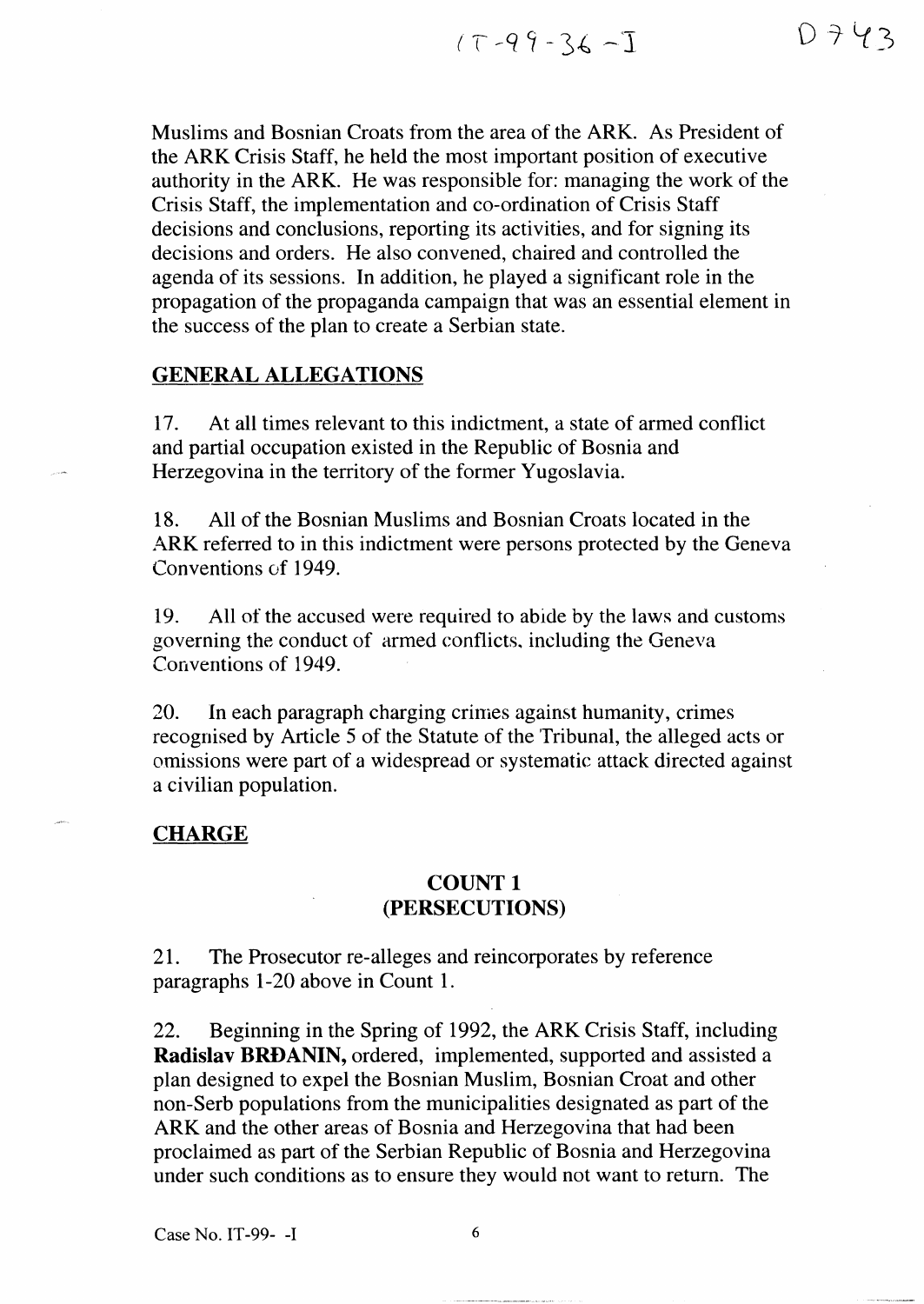goal was to create a Serbian state that would be part of what remained of the SFRY. To achieve this goal, the Bosnian Serb authorities, including **Radislav** BRĐANIN, initiated a three-part plan: (1) to create impossible conditions, involving pressure and terror tactics, that would have the effect of encouraging the non-Serbs to leave the area; (2) to deport and banish those who were reluctant to leave; and, (3) to liquidate those non-Serbs who remained and who did not fit into the concept of the Serbian State. It was declared by the President of the ARK Crisis Staff that 3% was the acceptable limit of non-Serbs in the Serbian state.

23. The execution of that plan included, among other aspects:

(1) the denial of fundamental rights to Bosnian Muslims and Croats, including the right to employment and freedom of movement;

(2) the wanton destruction of Bosnian Muslim and Bosnian Croat villages and areas, including the destruction of religious and cu1tural buildings in the areas attacked;

(3) the killing of Bosnian Muslims, Bosnian Croats and other non-Serbs;

(4) causing serious bodily or mental harm to Bosnian Muslims, Bosnian Croats and other non-Serbs;

(5) detaining Bosnian Muslims and Bosnian Croats under conditions of life calculated to bring about the physical destruction of a part of those populations; and,

 $(6)$  the forced transfer or deportation of Bosnian Muslims and Bosnian Croats from areas of Bosnia and Herzegovina that had been proclaimed as part of the Serbian Republic of Bosnia and Herzegovina.

24. To effect this plan, the ARK Crisis Staff controlled the main media sources through which they promoted and disseminated propaganda that portrayed the Bosnian Muslims and Bosnian Croats as fanatics intending to commit genocide on the Serbian people to gain control of Bosnia and Herzegovina. The purpose of this propaganda was to create support for the SDS program among the Serbian people, and to create among Serb individuals and groups the willingness to commit horrendous crimes against their neighbours under the banner of defending the Serbian people. Beginning in April 1992, the ARK Crisis Staff planned, instigated, ordered, committed or otherwise aided and abetted the physical take-over of municipalities in the area that had significant non-Serb populations, including Sanski Most and Prijedor. They also ordered the removal of non-Serbs and any Serbs who were not recognised as loyal to the SDS from all important positions. This directive was implemented by the ARK Crisis Staff and by the municipal Crisis Staffs throughout the ARK.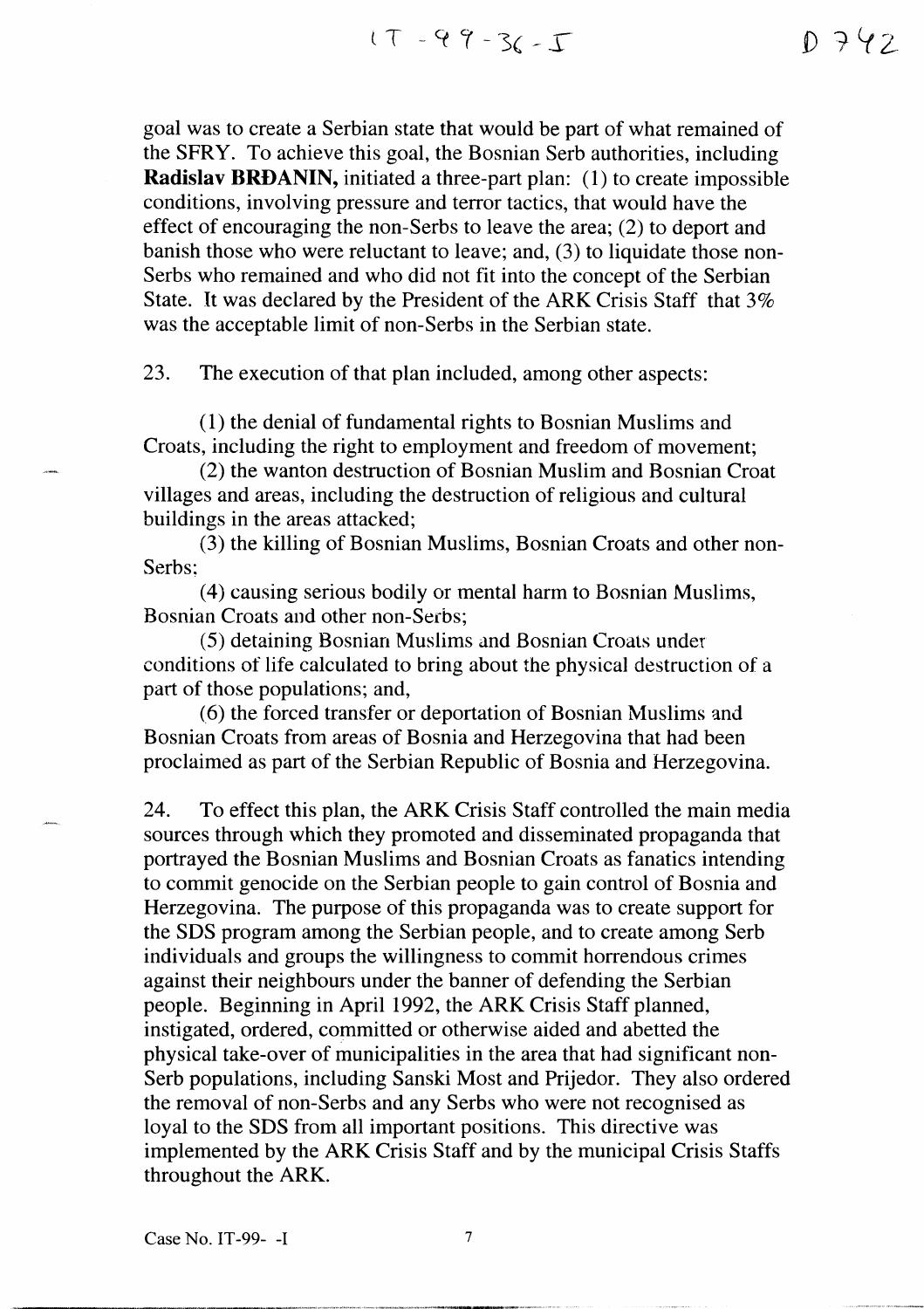$17 - 99 - 36 - 5$ 

25. Throughout the ARK restrictions on movement were imposed that had the effect of confining Bosnian Muslims, Bosnian Croats and other non-Serbs to the villages and areas where they 1ived. The physical restrictions imposed by the municipalities acting on the directions of the ARK Crisis Staff included roadblocks which were set up particularly around predominately non-Serb villages. Within the main towns, such as Prijedor, checkpoints were even set up in large apartment building complexes to check the identity of people entering and leaving buildings. The roadblocks and checkpoints were used to prevent non-Serbs from leaving the vicinity of their homes or villages.

26. The ARK Crisis Staff then planned, instigated, ordered, committed or otherwise aided and abetted violent attacks on non-Serb villages and areas, including those in Sanski Most and Prijedor by combined forces of the 5th Corps/l st Krajina Corps, paramilitary forces organised by the SDS and other nationalistic Serb parties, and police units, including units from the CSB in Banja Luka.

27. Beginning in April 1992, the attacks on the Bosnian Muslirn, Bosnian Croat and other non-Serb villages and areas usualJy began with artillery bombardments by units under the command or control of the 5th Corps/1st Krajina Corps that targeted civilian homes and businesses, killing many. Those artillery bombardments required significant advance planning and preparation. Following the bombardments, the Bosnian Serb and Serb forces moved in to round-up the survivors. 'Those forces, co-ordinated or controlled by the 5th Corps/I st Krajina Corps, were a combination of police units, paramilitary units organised and equipped by the SDS and other extreme Serb nationa1ist parties, and regular military units from the municipal area, the regional area, and some from Serbia. The attacks on villages and other areas of the ARK where Bosnian Muslims, Bosnian Croats and other non-Serbs lived continued through-out June and July 1992. The organising, equipping, training and direction of those diverse units required significant planning and co-operation between the political, police, and military members of the ARK Crisis Staff.

28. During and, in particular, after the attacks on non-Serb areas in the ARK, the Serb forces under the control of the ARK Crisis Staff, systematically looted and destroyed Bosnian Muslim and Bosnian Croat villages and property, including homes, businesses, mosques and churches. The destruction was so extensive that nothing but portions of buildings and rubble are all that remains in many of the Bosnian Muslim and Bosnian Croat villages of the area. In particular, the religious and cultural buildings of the non-Serb population were targeted. As the Serb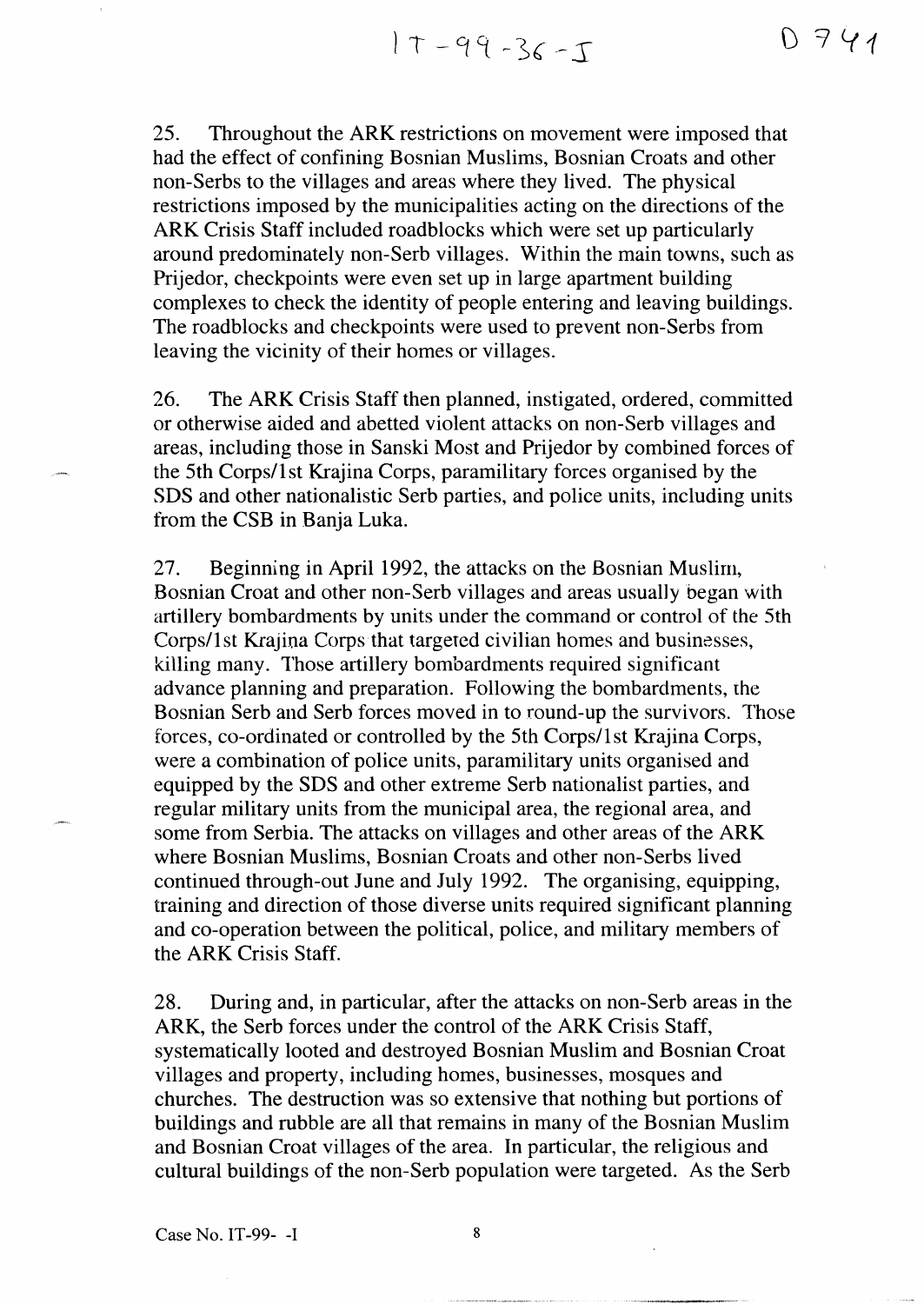$1T - 99 - 36 - 1$ 

 $D740$ 

forces went through the villages they executed many Bosnian Muslims, Bosnian Croats and other non-Serbs, while others were rounded-up and marched to assembly points for transfer to camps or detention centres. During the process of moving to assembly points or at those assembly points men who were considered of military age or had served as policeman were often pulled out of the groups and beaten or executed.

29. Between 1 April 1992 and 31 December 1992, thousands of the Bosnian Muslims, Bosnian Croats and other non-Serbs who were seized by the Serb forces were transferred to camps and detention facilities established and operated under the direct control of the municipal Crisis Staffs, including: the Omarska, Keraterm and Trnopolje camps in Prijedor municipality; the SJB building, Krings camp, Betonirka camp in Sanski Most; and, the saw mill and medical centre in Kotor Varoš. In those camps and detention facilities, prisoners were killed, tortured, and continually subjected to physical and psychological maltreatment and other inhumane treatment. The Serb forces in the camps - all of whom were subject to the authority and control of the ARK Crisis Staff targeted the Bosnian Muslim and Bosnian Croat intellectuals, professional and political leaders, and military aged males for especially severe treatment. At a minimum, during the period from the end of May, 1992 to early August, 1992, hundreds of prisoners, whose identities are known and unknown, died. During the same period, thousands of Bosnian Muslims and Bosnian Croats who were not sent to detention centres or camps were forcibly transferred or deported.

30. The Bosnian Serb military and police personnel in charge of these camps, their staff, and others who were given unfettered access to the camps - all of whom were subject to the authority and control of the ARK Crisis Staff - also caused serious bodily and mental harm to the Bosnian Muslim, Bosnian Croat and other non-Serb detainees by subjecting them to sexual assaults, torture, beatings and robbery, as well as other forms of mental and physical abuse. In the Omarska, Keraterm and Tmopolje camps in Prijedor municipality; the SJB building, Krings camp, Betonirka camp in Sanski Most; and, the saw mill and medical centre in Kotor Varoš, among others, severe beatings and torture of prisoners were commonplace. The camp guards and others, including members of the Bosnian Serb forces under the control of the 1st Krajina Corps, who came to the camps and physically abused the detainees, used all manner of weapons during these beatings, including wooden batons, metal rods and tools, lengths of thick industrial cable, rifle butts and knives.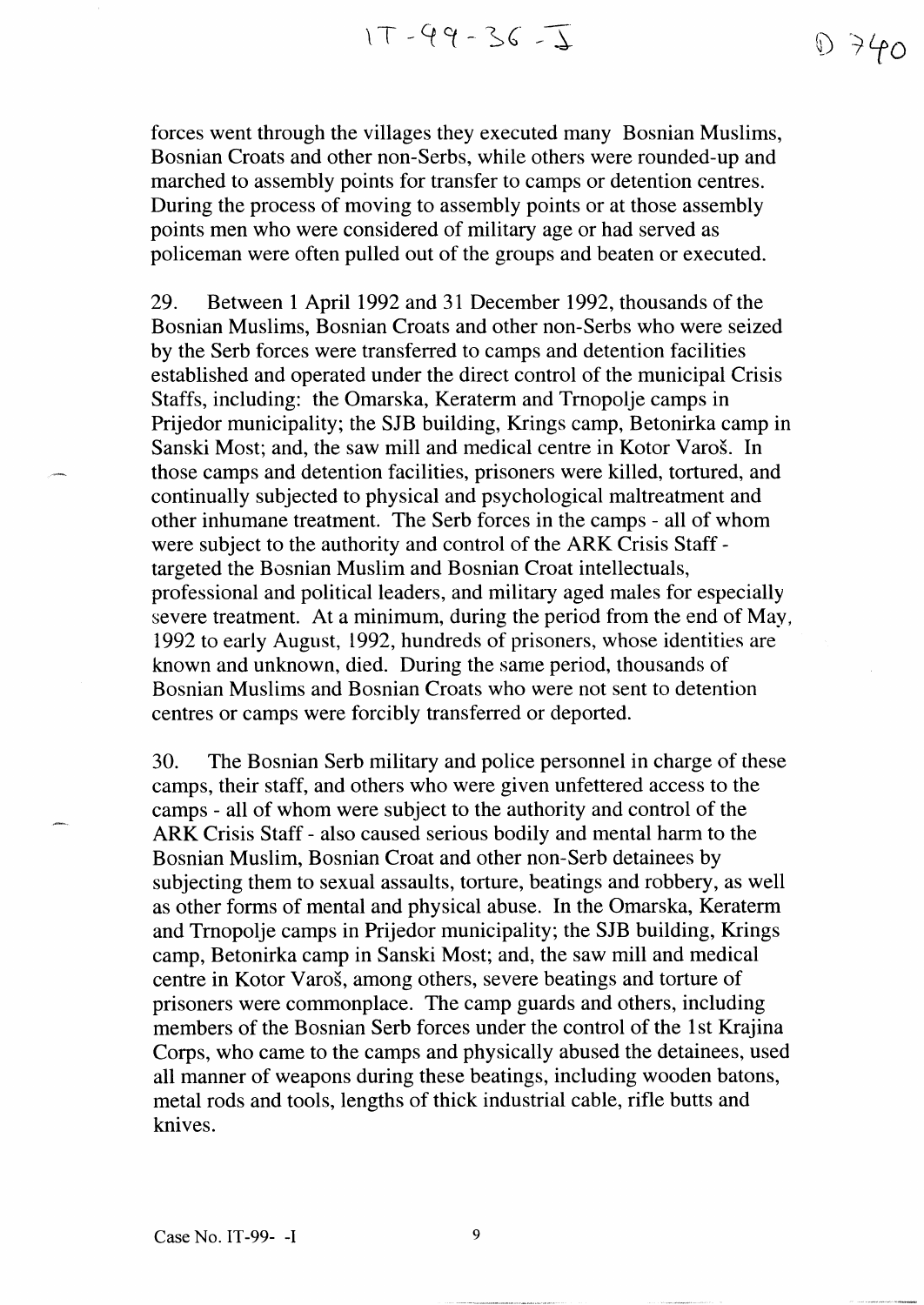$17 - 99 - 36 - 1$ 

31. The Omarska, Keraterm and Tmopolje camps in Prijedor municipality; the SJB building, Krings camp, Betonirka camp in Sanski Most; and, the saw mill and medical centre in Kotor Varoš were operated in a manner designed to inflict upon the detainees conditions intended to bring about their physical destruction. The conditions were abject and brutal. Daily food rations, when provided to detainees, amounted to starvation rations. Medical care for the detainees was insufficient or non-existent and the general hygienic conditions were grossly inadequate. In all camps, detainees were continuously subjected to or forced to witness inhumane acts, including murder, rape and sexual assaults, torture, beatings and robbery, as well as other forms of mental and physical abuse.

32. In some of the carnps, notably the Trnopolje camp in Prijedor and the saw mill in Kotor Varoš, female prisoners were frequently sexually assaulted, raped, and tortured by camp personnel, who were both police and military personnel, and by members of other military units from the area who came to the camps for that purpose. In many instances, women and girls were taken from the camps and were raped, tortured, or sexually abused at other locations.

33. In none of the camps were the detainees afforded proper judicial process. They were detained and subjected to abuse and maltreatment primarily because of their religious, political or racial identity. After the existence of the Omarska and Trnopolje camps in Prijedor became known to the outside world in early August 1992, the Omarska and Keraterm camps were closed on the order of Radovan Karadžić and the survivors were transferred to the Trnopolje camp in Prijedor Municipality and to the Manjača camp in the Banja Luka Municipality. Prisoners from Sanski Most, Ključ, and Kotor Varoš were also sent to the Manjača camp, which was run by the Ist Krajina Corps. Thereafter, the final mass deportation and forced transfer of Bosnian Muslims and Bosnian Croats began.

34. The forced transfers and deportations were organised by the police, military, and other municipal organs operating at the direction of the ARK Crisis Staff. In order to be allowed to leave the area, many Bosnian Muslims and Bosnian Croats were forced to sign documents stating that they were turning over all of their property to the selfdeclared Bosnian Serb republic. The forced transfers and deportations continued through December 1992 and resulted in the expulsion of more than 100,000 Bosnian Muslims and Bosnian Croats.